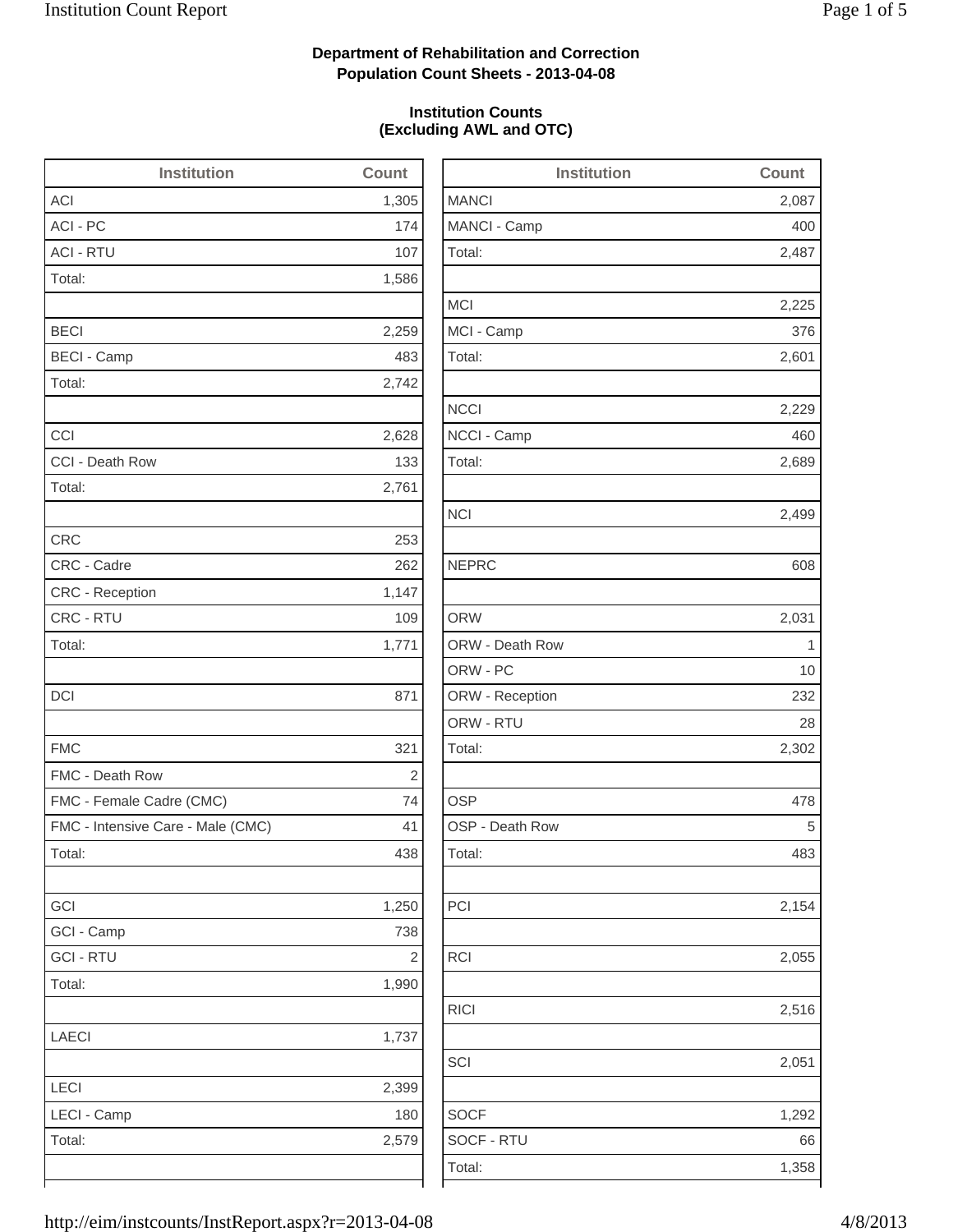### Institution Count Report

| $2$ age $2$ of $2$ |  |  |  |  |
|--------------------|--|--|--|--|
|--------------------|--|--|--|--|

| LOCI                     | 2,292 |                  |                          |        |
|--------------------------|-------|------------------|--------------------------|--------|
|                          |       | <b>TCI</b>       |                          | 1,053  |
| <b>LORCI</b>             | 165   |                  |                          |        |
| <b>LORCI - Cadre</b>     | 250   | <b>TOCI</b>      |                          | 1,243  |
| <b>LORCI - Reception</b> | 1,026 |                  |                          |        |
| Total:                   | 1,441 | <b>WCI</b>       |                          | 1,364  |
|                          |       | <b>WCI - RTU</b> |                          | 50     |
| <b>MACI</b>              | 996   | Total:           |                          | 1,414  |
| MACI - Minimum           | 1,391 |                  |                          |        |
| MACI - Youth             | 32    |                  | <b>Total Population:</b> | 50,140 |
| Total:                   | 2,419 |                  |                          |        |

#### **Male Population by Security Level (Include AWL and Exclude OTC)**

| <b>Total Male</b>      | 46.274      | 201        | 329      | 46,146       |
|------------------------|-------------|------------|----------|--------------|
| <b>Total Death Row</b> | 140         |            |          | 141          |
| <b>Total Levels 1</b>  | 14.049      | 77         | 76       | 14,050       |
| <b>Total Levels 2</b>  | 17.711      | 75         | 145      | 17,641       |
| Total Levels 3,4,5     | 14.374      | 48         | 108      | 14,314       |
| <b>Security Level</b>  | <b>Body</b> | <b>AWL</b> | $(-OTC)$ | <b>Total</b> |
|                        |             |            |          |              |

#### **Female Population by Institution (Include AWL and Exclude OTC)**

| <b>Institution</b>       | <b>Body</b>    | $($ melddo $\pi$ meldhol exelddo o ro $\eta$<br><b>AWL</b> | $(-OTC)$    | <b>Total</b> |
|--------------------------|----------------|------------------------------------------------------------|-------------|--------------|
|                          |                |                                                            |             |              |
| <b>CRC</b>               | $\overline{2}$ | 0                                                          | 0           | 2            |
| DCI                      | 871            | 8                                                          | 8           | 871          |
| <b>FMC</b>               | 7              | $\overline{2}$                                             | 2           | 7            |
| FMC - Female Cadre (CMC) | 74             | 3                                                          |             | 76           |
| <b>NEPRC</b>             | 608            | $\overline{7}$                                             | 4           | 611          |
| <b>ORW</b>               | 2,031          | 19                                                         | 18          | 2,032        |
| ORW - Death Row          | 1              | $\mathbf 0$                                                | $\mathbf 0$ |              |
| ORW - PC                 | 10             | $\mathbf 0$                                                | 0           | 10           |
| ORW - Reception          | 232            | $\mathbf 0$                                                | 0           | 232          |
| ORW - RTU                | 28             | $\overline{0}$                                             | $\Omega$    | 28           |
| <b>Total Female</b>      | 3,864          | 39                                                         | 33          | 3,870        |
| <b>Total Population:</b> | 50,138         | 240                                                        | 362         | 50,016       |

#### **Male Population by Institution: Security Levels 3, 4, 5 (Include AWL and Exclude OTC)**

| \!!!V!WWV / \\! = u!!W = ^\V!WWV V ! V / |             |            |          |              |  |
|------------------------------------------|-------------|------------|----------|--------------|--|
| Institution                              | <b>Body</b> | <b>AWL</b> | $(-OTC)$ | <b>Total</b> |  |
| <b>ACI</b>                               | 35          |            |          | 36           |  |
| ACI - PC                                 | 97          |            |          | 97           |  |
| <b>BECI</b>                              | 33          |            |          | 32           |  |
|                                          |             |            |          |              |  |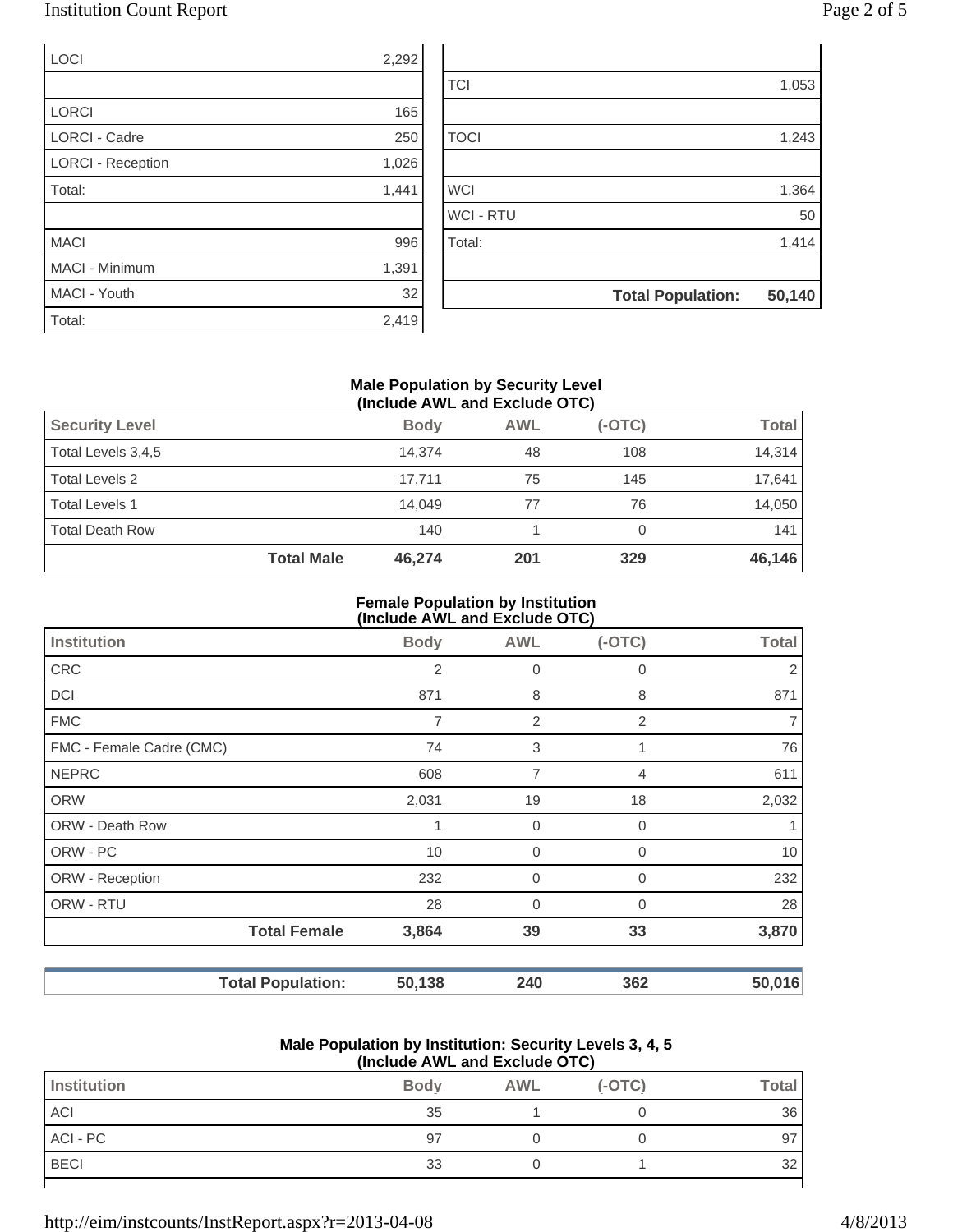## Institution Count Report Page 3 of 5

| CCI                               |                      | 25          | 1                   | $\sqrt{2}$          | 24                        |
|-----------------------------------|----------------------|-------------|---------------------|---------------------|---------------------------|
| CCI - Death Row                   |                      | 3           | $\mbox{O}$          | $\mathsf{O}\xspace$ | $\ensuremath{\mathsf{3}}$ |
| CRC                               |                      | 123         | $\mathbf 1$         | 8                   | 116                       |
| CRC - Cadre                       |                      | 224         | $\mathbf 0$         | $\mathbf 0$         | 224                       |
| CRC - Reception                   |                      | 750         | $\overline{5}$      | $\hbox{9}$          | 746                       |
| CRC - RTU                         |                      | 92          | $\mathbf 0$         | $\,0\,$             | 92                        |
| <b>FMC</b>                        |                      | 14          | $\mathbf 0$         | $\mathbf 0$         | 14                        |
| FMC - Intensive Care - Male (CMC) |                      | $\mathsf g$ | $\mathbf 0$         | $\mathbf 0$         | $\hbox{9}$                |
| GCI                               |                      | 13          | $\mathbf 0$         | $\mathbf{1}$        | 12                        |
| LAECI                             |                      | 12          | $\overline{7}$      | $\mathsf{O}\xspace$ | 19                        |
| LECI                              |                      | 2,294       | $\sqrt{2}$          | 15                  | 2,281                     |
| LOCI                              |                      | 20          | $\mathbf 0$         | $\mathbf 0$         | 20                        |
| LORCI                             |                      | 101         | $\overline{4}$      | 19                  | 86                        |
| <b>LORCI - Cadre</b>              |                      | 242         | $\mbox{O}$          | $\mathbf 0$         | 242                       |
| <b>LORCI - Reception</b>          |                      | 660         | $\mathbf{1}$        | $\mathbf 0$         | 661                       |
| <b>MACI</b>                       |                      | 41          | $\mathbf 0$         | $\,$ 3 $\,$         | 38                        |
| MACI - Youth                      |                      | 16          | $\mathbf 0$         | $\mathbf{1}$        | 15                        |
| <b>MANCI</b>                      |                      | 1,993       | $\hbox{9}$          | 13                  | 1,989                     |
| <b>MCI</b>                        |                      | 23          | $\mathbf 0$         | $\mathbf 0$         | 23                        |
| <b>NCCI</b>                       |                      | 20          | $\mathbf 0$         | $\mathbf 0$         | 20                        |
| NCCI - Camp                       |                      | 1           | $\mathbf 0$         | $\mathbf 0$         | $\overline{1}$            |
| <b>NCI</b>                        |                      | 32          | $\mathbf 0$         | $\mathbf 0$         | 32                        |
| <b>OSP</b>                        |                      | 478         | $\mbox{O}$          | $\mathbf{1}$        | 477                       |
| PCI                               |                      | 56          | $\mathbf 0$         | $\mathbf 0$         | 56                        |
| <b>RCI</b>                        |                      | 2,029       | $\sqrt{5}$          | 14                  | 2,020                     |
| <b>RICI</b>                       |                      | 29          | $\mathbf 0$         | $\mathbf 0$         | 29                        |
| $\ensuremath{\mathsf{SCI}}$       |                      | 25          | $\mathsf{O}\xspace$ | $\mathsf{O}\xspace$ | 25                        |
| SOCF                              |                      | 1,292       | $\mathbf{1}$        | $\,$ 3 $\,$         | 1,290                     |
| SOCF - RTU                        |                      | 66          | $\mbox{O}$          | $\mathbf 0$         | 66                        |
| <b>TCI</b>                        |                      | 999         | $\sqrt{2}$          | $\overline{4}$      | 997                       |
| <b>TOCI</b>                       |                      | 1,191       | $\,$ 5 $\,$         | $\overline{4}$      | 1,192                     |
| WCI                               |                      | 1,287       | $\overline{4}$      | $10\,$              | 1,281                     |
| WCI - RTU                         |                      | 49          | $\mathbf 0$         | $\mathbf 0$         | 49                        |
|                                   | Total Levels 3, 4, 5 | 14,374      | 48                  | 108                 | 14,314                    |

#### **Male Population by Institution: Security Level 2 (Include AWL and Exclude OTC)**

| Institution      | <b>Body</b> | <b>AWL</b> | $(-OTC)$ | <b>Total</b>   |
|------------------|-------------|------------|----------|----------------|
| ACI              | 652         |            |          | 655            |
| ACI - PC         | 56          |            |          | 56             |
| <b>ACI - RTU</b> | 67          |            |          | 67             |
| <b>BECI</b>      | 1,610       |            | 15       | 1,603          |
| BECI - Camp      |             |            |          | $\overline{4}$ |
|                  |             |            |          |                |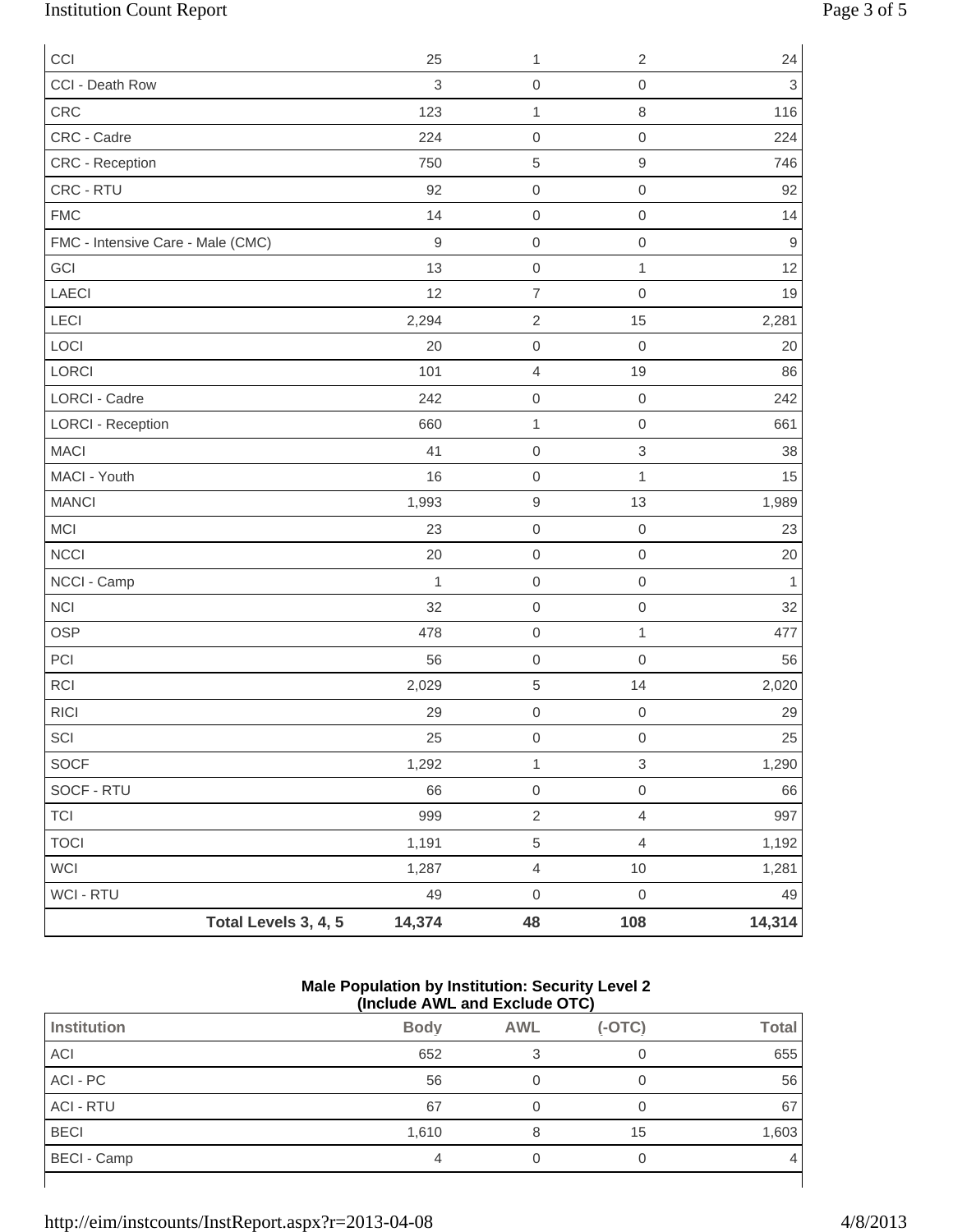## Institution Count Report Page 4 of 5

| CCI                               | 1,898        | $\,$ 5 $\,$               | 12               | 1,891        |
|-----------------------------------|--------------|---------------------------|------------------|--------------|
| CRC                               | 95           | $\mathbf{1}$              | 1                | 95           |
| CRC - Cadre                       | 28           | $\mathbf 0$               | $\mathbf 0$      | 28           |
| CRC - Reception                   | 254          | $\mathbf{1}$              | $\overline{4}$   | 251          |
| CRC - RTU                         | 14           | $\boldsymbol{0}$          | $\mathbf 0$      | 14           |
| <b>FMC</b>                        | 27           | $\boldsymbol{0}$          | $\mathbf 0$      | 27           |
| FMC - Intensive Care - Male (CMC) | 16           | $\boldsymbol{0}$          | $\mathbf 0$      | 16           |
| GCI                               | 829          | $\ensuremath{\mathsf{3}}$ | 4                | 828          |
| GCI - Camp                        | 1            | $\boldsymbol{0}$          | $\mathbf 0$      | 1            |
| LAECI                             | 1,371        | $\overline{\mathcal{I}}$  | 12               | 1,366        |
| LECI                              | 96           | $\mbox{O}$                | $\mathbf 0$      | 96           |
| LOCI                              | 1,329        | $\,$ 3 $\,$               | 20               | 1,312        |
| LORCI                             | 37           | $\mathbf{1}$              | 10               | 28           |
| <b>LORCI - Cadre</b>              | $6\,$        | $\boldsymbol{0}$          | $\boldsymbol{0}$ | 6            |
| <b>LORCI - Reception</b>          | 164          | $\mbox{O}$                | $\mathbf 0$      | 164          |
| <b>MACI</b>                       | 955          | $\mathbf{1}$              | $\sqrt{2}$       | 954          |
| MACI - Youth                      | 16           | $\boldsymbol{0}$          | $\mathbf 0$      | 16           |
| <b>MANCI</b>                      | 85           | $\mathsf{O}\xspace$       | $\mbox{O}$       | 85           |
| MANCI - Camp                      | $\mathbf{1}$ | $\boldsymbol{0}$          | $\mathbf 0$      | 1            |
| MCI                               | 1,887        | 13                        | 17               | 1,883        |
| MCI - Camp                        | $\mathbf{1}$ | $\mathbf 0$               | $\boldsymbol{0}$ | $\mathbf{1}$ |
| <b>NCCI</b>                       | 1,341        | $\,8\,$                   | 13               | 1,336        |
| NCI                               | 1,942        | $\,$ 5 $\,$               | 13               | 1,934        |
| PCI                               | 914          | 10                        | 5                | 919          |
| <b>RCI</b>                        | 26           | $\mbox{O}$                | $\mathbf 0$      | 26           |
| <b>RICI</b>                       | 594          | $\mbox{O}$                | 4                | 590          |
| SCI                               | 1,212        | $\,6\,$                   | 13               | 1,205        |
| <b>TCI</b>                        | 54           | $\mathbf 0$               | $\mathbf 0$      | 54           |
| <b>TOCI</b>                       | 52           | $\mbox{O}$                | $\mathbf 0$      | 52           |
| WCI                               | 76           | $\mathbf 0$               | $\mathbf 0$      | 76           |
| WCI - RTU                         | $\mathbf{1}$ | $\mbox{O}$                | $\mbox{O}$       | $\mathbf{1}$ |
| <b>Total Level 2</b>              | 17,711       | 75                        | 145              | 17,641       |

#### **Male Population by Institution: Security Level 1 (Include AWL and Exclude OTC)**

| .<br>.             |             |            |          |              |
|--------------------|-------------|------------|----------|--------------|
| <b>Institution</b> | <b>Body</b> | <b>AWL</b> | $(-OTC)$ | <b>Total</b> |
| ACI                | 618         | 4          | 0        | 622          |
| ACI - PC           | 21          |            | 0        | 22           |
| <b>ACI - RTU</b>   | 40          | 0          | 0        | 40           |
| <b>BECI</b>        | 615         |            | 11       | 611          |
| <b>BECI - Camp</b> | 479         | $\Omega$   |          | 478          |
| CCI                | 705         |            |          | 704          |
| CRC                | 33          |            | 0        | 34           |
|                    |             |            |          |              |